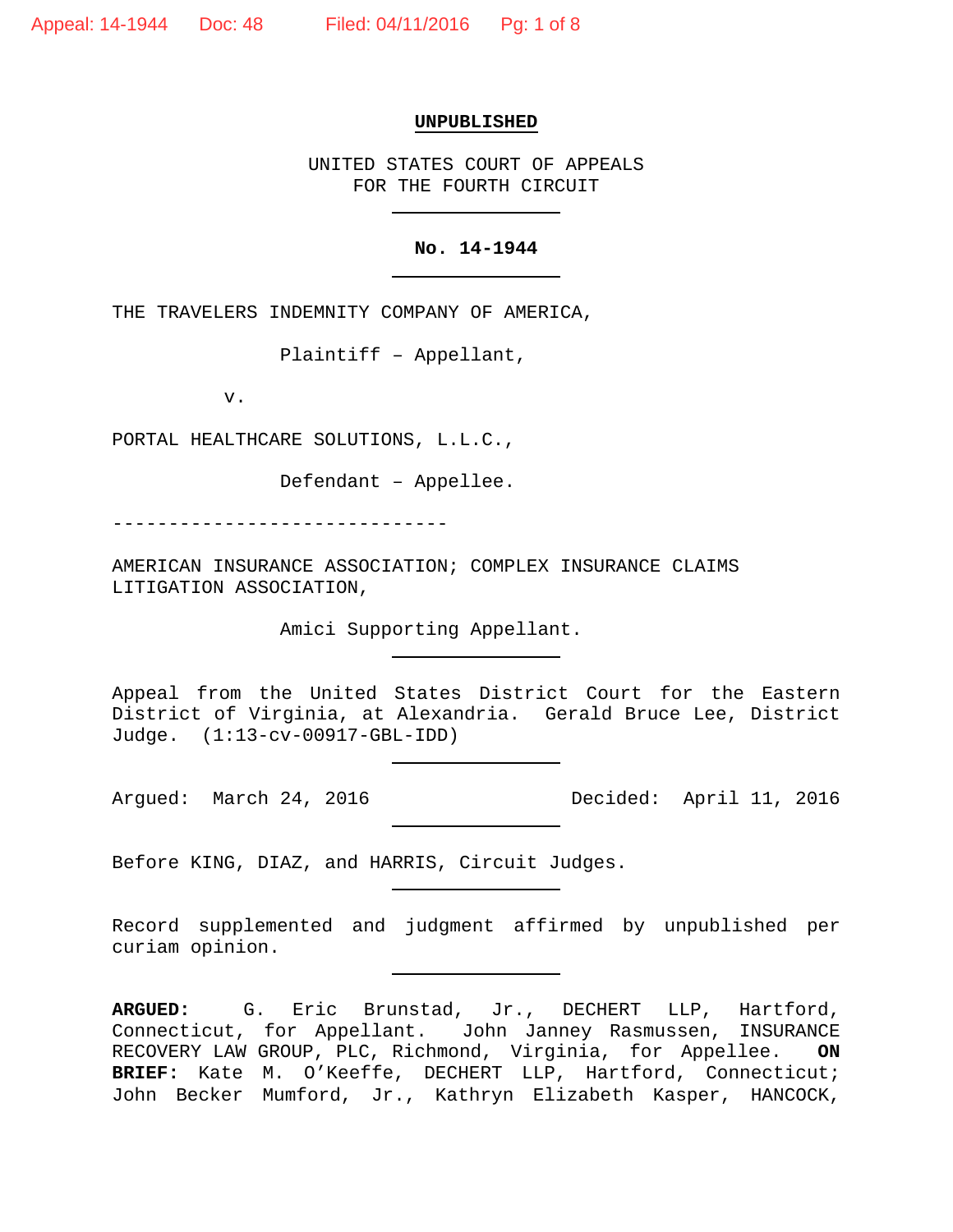DANIEL, JOHNSON & NAGLE, P.C., Glen Allen, Virginia, for Appellant. Laura A. Foggan, Matthew W. Beato, WILEY REIN LLP, Washington, D.C., for Amici Curiae.

Unpublished opinions are not binding precedent in this circuit.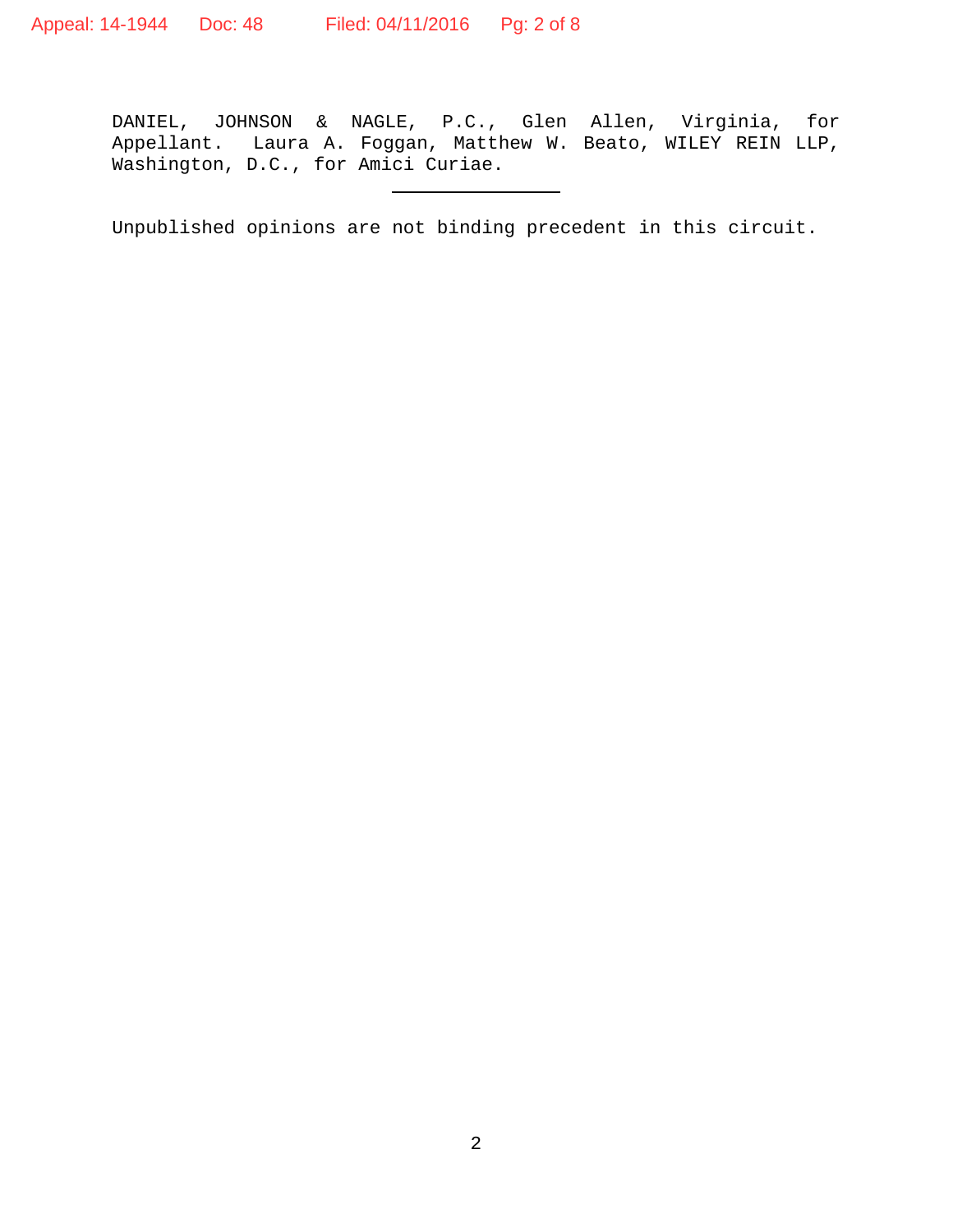PER CURIAM:

The Travelers Indemnity Company of America appeals from an order entered in the Eastern District of Virginia directing it to defend its insured, Portal Healthcare Solutions, L.L.C., against a civil lawsuit pending in New York state court. As explained below, we are satisfied to supplement the record on appeal and affirm the judgment on the reasoning of the district court. See Travelers Indem. Co. of Am. v. Portal Healthcare Sols., L.L.C., 35 F. Supp. 3d 765 (E.D. Va. 2014) (the "Opinion").

## I.

On April 18, 2013, Dara Halliday and Teresa Green filed a class-action complaint in New York on behalf of themselves and others (the "class-action complaint"). The class-action complaint alleges that Portal and others engaged in conduct that resulted in the plaintiffs' private medical records being on the internet for more than four months. During the alleged tortious conduct, Portal was the insured under two insurance policies issued by Travelers, one that spanned the period from January 2012 to January 2013, and another that ran from January 2013 to January 2014 (together, the "Policies").

On July 30, 2013, Travelers sued Portal in the Eastern District of Virginia, seeking a declaration that it is not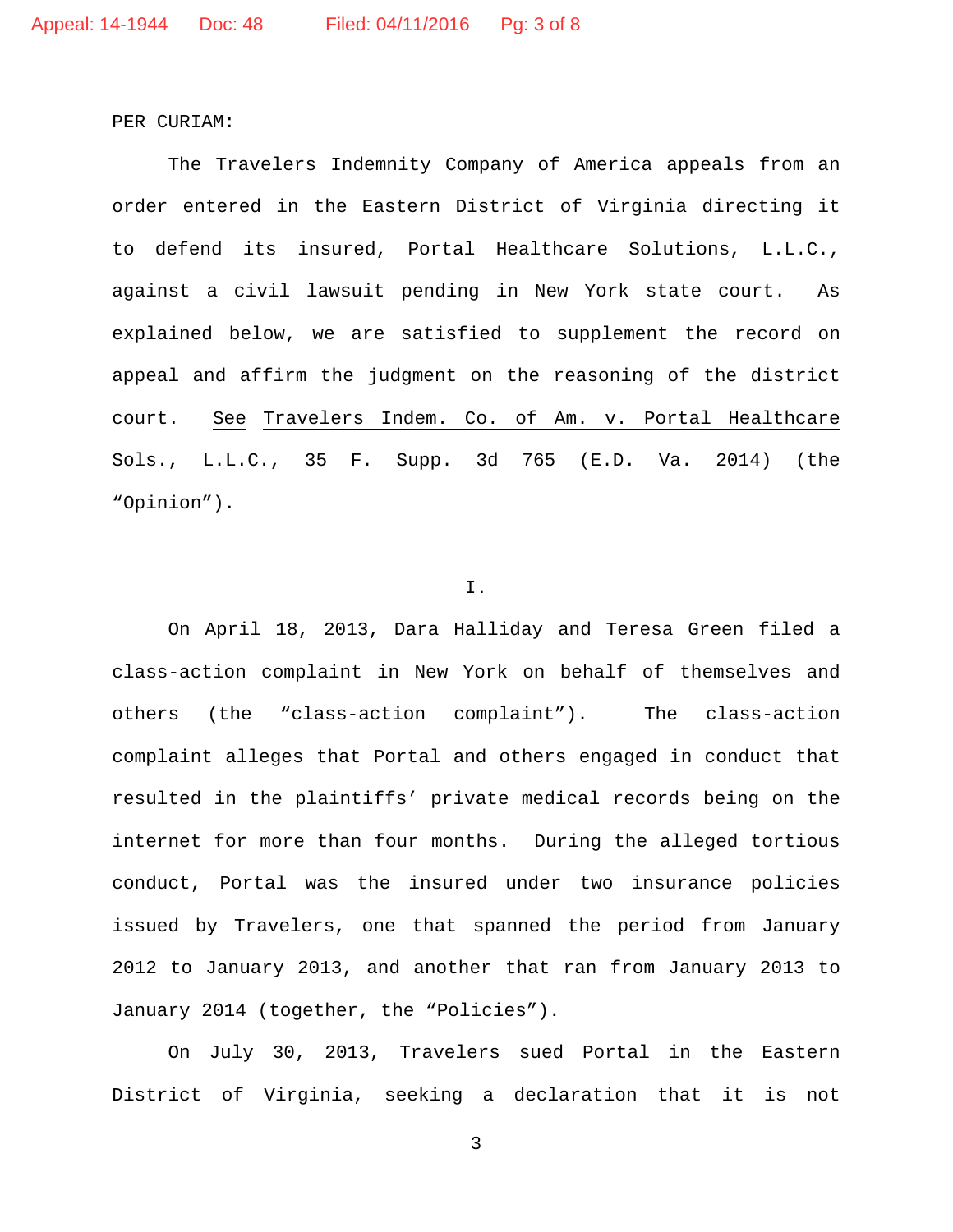obliged to defend Portal against the claims in the class-action complaint. That is so, Travelers maintains, because the classaction complaint fails to allege a covered publication by Portal. Travelers and Portal each moved for summary judgment on the duty-to-defend issue. On July 17, 2014, the district court ruled from the bench that Travelers is duty bound under the Policies to defend Portal against the class-action complaint. It thus granted summary judgment in favor of Portal, as memorialized in its Opinion. This appeal ensued, and we possess jurisdiction pursuant to 28 U.S.C. § 1291.

## II.

Although not raised in the district court, we noted a potential defect in the declaratory judgment proceedings concerning subject matter jurisdiction. In its complaint for declaratory relief, Travelers avers that it is a Connecticut corporation and that Portal is a limited liability company organized and existing under the laws of Nevada, with its principal place of business in Virginia. According to Travelers, the district court possessed subject matter jurisdiction pursuant to 28 U.S.C. § 1332, based on diversity of citizenship.

Because Portal is a limited liability company rather than a corporation, however, its citizenship for purposes of diversity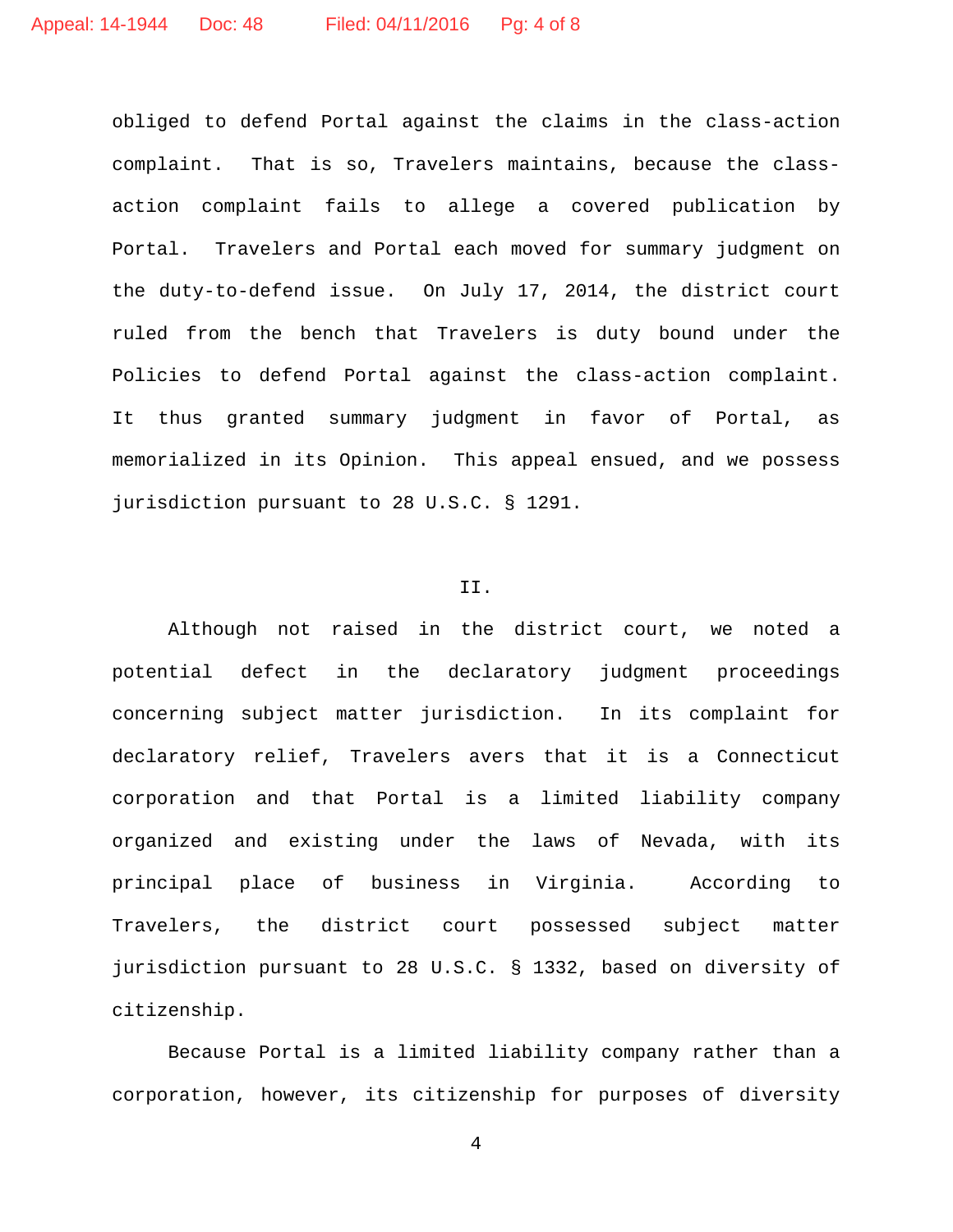jurisdiction turns not on its place of formation or principal place of business, but on the citizenship of Portal's members. See Cent. W. Va. Energy Co. v. Mountain State Carbon, L.L.C., 636 F.3d 101, 103 (4th Cir. 2011); accord Johnson v. Columbia Props. Anchorage, L.P., 437 F.3d 894, 899 (9th Cir. 2006) (collecting rulings of various courts of appeals that limited liability companies possess citizenship of their members for purposes of diversity jurisdiction). Neither Travelers's complaint nor the original record on appeal revealed the citizenship of Portal's members. Accordingly, on March 9, 2016, our Clerk asked the parties to address subject matter jurisdiction at oral argument.

On March 21, 2016, three days prior to oral argument, the parties sought to supplement the record on appeal with a Stipulation, pursuant to Federal Rule of Appellate Procedure 10(e), identifying Portal's three members and stipulating that one was a citizen of Virginia and that the two others were foreign nationals when Travelers filed its complaint. As a result, Travelers and Portal agreed that they are completely diverse for purposes of § 1332 jurisdiction. Consistent with the statutory prescription that "[d]efective allegations of jurisdiction may be amended, upon terms, in the trial or appellate courts," see 28 U.S.C. § 1653, we hereby grant the Rule 10(e) motion to supplement the record on appeal. We are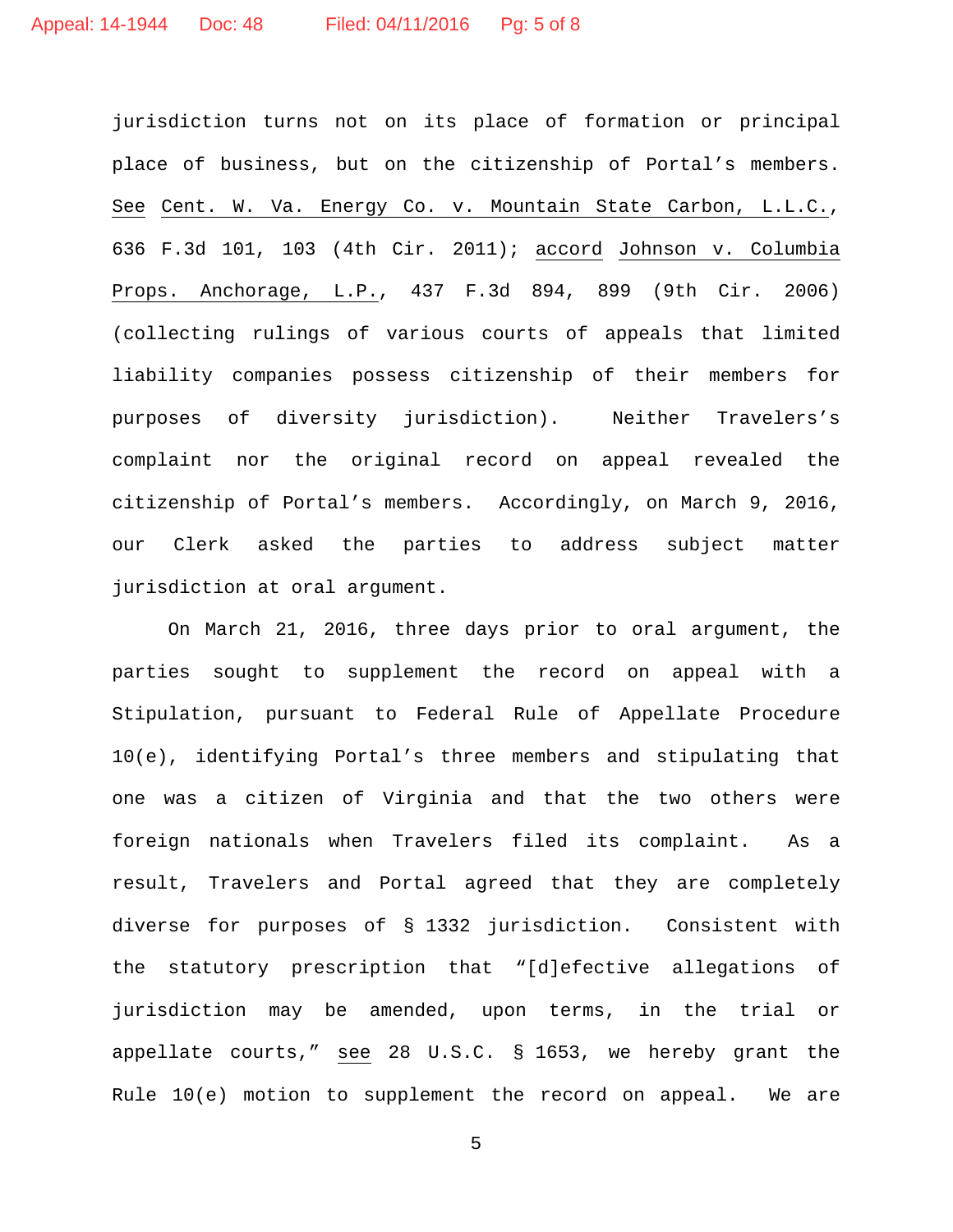now also satisfied that Travelers and Portal have adequately established diversity jurisdiction. See Trans Energy, Inc. v. EQT Prod. Co., 743 F.3d 895, 901 (4th Cir. 2014).[\\*](#page-5-0)

III.

Turning to the substance of Travelers's appeal, we commend the district court for its sound legal analysis. The court correctly explained that it was required under Virginia law to "follow the 'Eight Corners' Rule" by looking to "the four corners of the underlying [class-action] complaint" and "the four corners of the underlying insurance policies" to determine whether Travelers is obliged to defend Portal. See Travelers, 35 F. Supp. 3d at 769 (relying on Fuisz v. Selective Ins. Co., 61 F.3d 238, 242 (4th Cir. 1995)). The court also made clear

<span id="page-5-0"></span><sup>\*</sup> It is not uncommon that litigants and trial courts fail<br>dentify and litigate jurisdictional issues. See, e.g., to identify and litigate jurisdictional issues. Stahle v. CTS Corp., \_\_\_ F.3d \_\_\_, No. 15-1001, 2016 WL 806087, at \*2 n.1 (4th Cir. Mar. 2, 2016). In such circumstances, certain of our sister circuits remand "for further development of the jurisdictional record." See Siloam Springs Hotel, L.L.C. v. Century Sur. Co., 781 F.3d 1233, 1239 (10th Cir. 2015); Rolling Greens MHP, L.P. v. Comcast SCH Holdings L.L.C., 374 F.3d 1020, 1020-21 (11th Cir. 2004) (per curiam). We encourage litigants and their counsel  $-$  as well as the district courts  $$ to resolve jurisdictional omissions promptly, before addressing other aspects of disputes that the federal courts may lack the power to decide. See United States v. Wilson, 699 F.3d 789, 793 (4th Cir. 2012) (explaining that, absent subject matter jurisdiction, "a court can only decide that it does not have jurisdiction").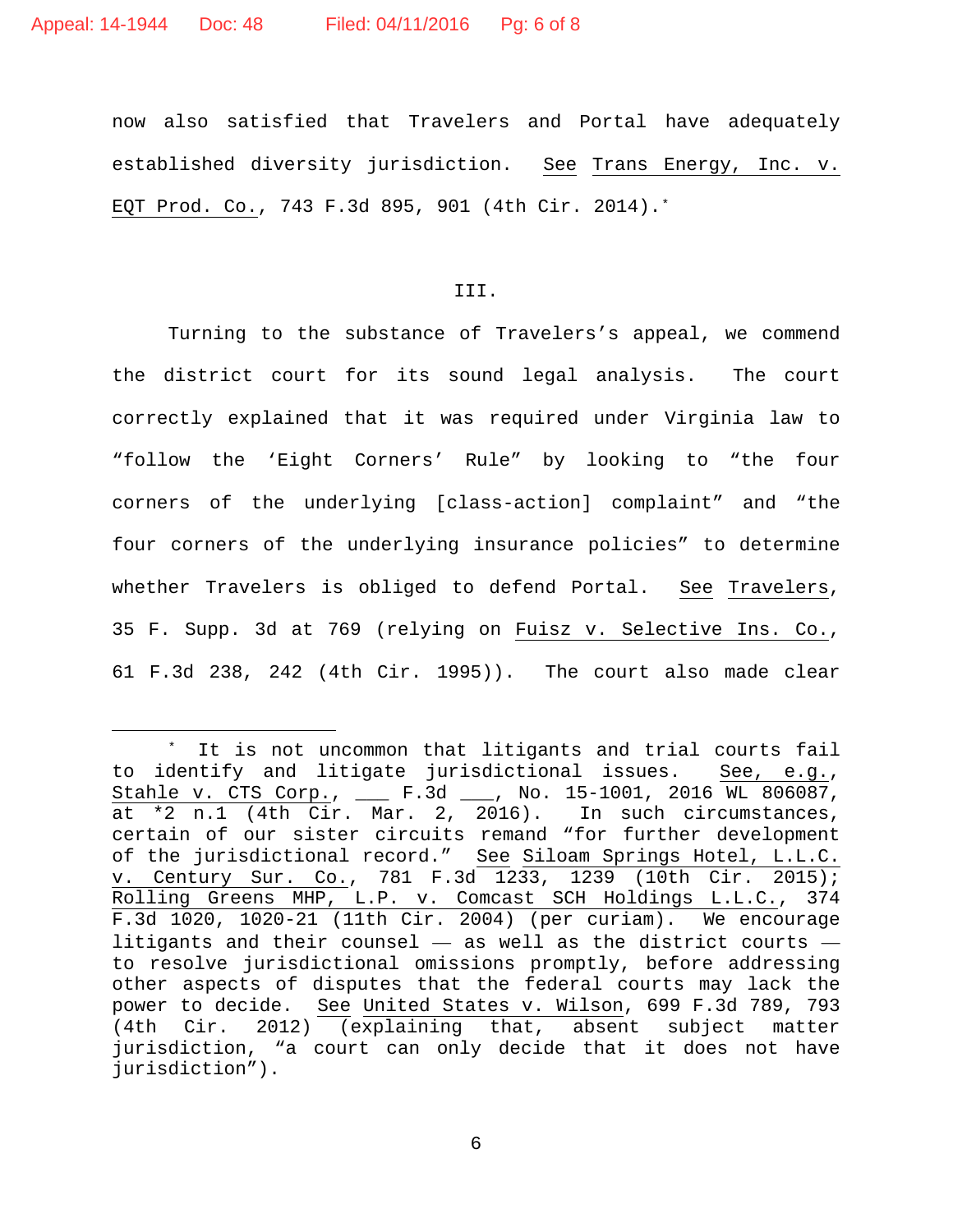that, "[u]nder Virginia law, an insurer's duty to defend an insured 'is broader than its obligation to pay' or indemnify an insured," see id. (quoting Brenner v. Lawyers Title Ins. Corp., 397 S.E.2d 100, 102 (Va. 1990)), and that the insurer must "use 'language clear enough to avoid . . . ambiguity' if there are particular types of coverage that it does not want to provide," see id. (quoting St. Paul Fire & Marine Ins. Co. v. S.L. Nusbaum & Co., 316 S.E.2d 734, 736 (Va. 1984) (per curiam)).

Applying the foregoing principles, the Opinion concluded that the class-action complaint "at least potentially or arguably" alleges a "publication" of private medical information by Portal that constitutes conduct covered under the Policies. See Travelers, 35 F. Supp. 3d at 771 (internal quotation marks omitted). Such conduct, if proven, would have given "unreasonable publicity to, and disclose[d] information about, patients' private lives," because any member of the public with an internet connection could have viewed the plaintiffs' private medical records during the time the records were available online. See id. at 772 (internal quotation marks omitted and alteration in original).

Put succinctly, we agree with the Opinion that Travelers has a duty to defend Portal against the class-action complaint. Given the eight corners of the pertinent documents, Travelers's efforts to parse alternative dictionary definitions do not